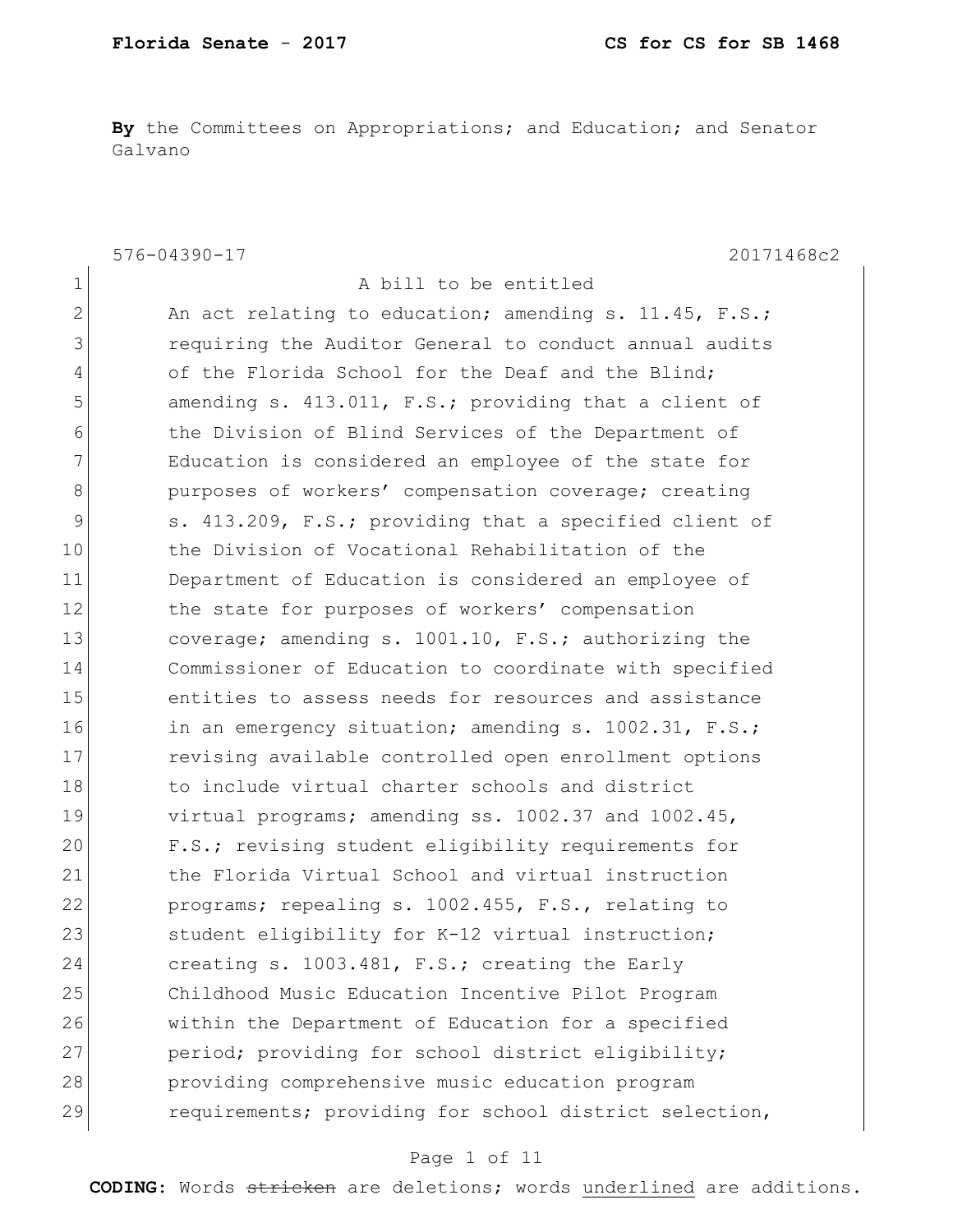|    | 576-04390-17<br>20171468c2                                       |
|----|------------------------------------------------------------------|
| 30 | funding, and program payments; requiring selected                |
| 31 | school districts to annually provide a specified                 |
| 32 | certification to the Commissioner of Education;                  |
| 33 | requiring a selected school district to return funds             |
| 34 | under certain circumstances; requiring the University            |
| 35 | of Florida's College of Education to perform an                  |
| 36 | evaluation; authorizing the State Board of Education             |
| 37 | to adopt rules; providing for expiration of the pilot            |
| 38 | program; amending s. 1004.345, F.S.; extending the               |
| 39 | timeframe by which the Florida Polytechnic University            |
| 40 | must meet specified criteria established by the Board            |
| 41 | of Governors of the State University System; amending            |
| 42 | ss. 1002.33, 1003.498, and 1011.62, F.S.; conforming             |
| 43 | provisions to changes made by the act; providing an              |
| 44 | effective date.                                                  |
| 45 |                                                                  |
| 46 | Be It Enacted by the Legislature of the State of Florida:        |
| 47 |                                                                  |
| 48 | Section 1. Upon the expiration and reversion of the              |
| 49 | amendment to section 11.45, Florida Statutes, pursuant to        |
| 50 | section 36 of chapter 2016-62, Laws of Florida, paragraph (d) of |
| 51 | subsection (2) of section 11.45, Florida Statutes, is amended to |
| 52 | read:                                                            |
| 53 | 11.45 Definitions; duties; authorities; reports; rules.-         |
| 54 | (2) DUTIES. - The Auditor General shall:                         |
| 55 | (d) Annually conduct financial audits of the accounts and        |
| 56 | records of all district school boards in counties with           |
| 57 | populations of fewer than 150,000, according to the most recent  |
| 58 | federal decennial statewide census, and the Florida School for   |
|    | Page 2 of 11                                                     |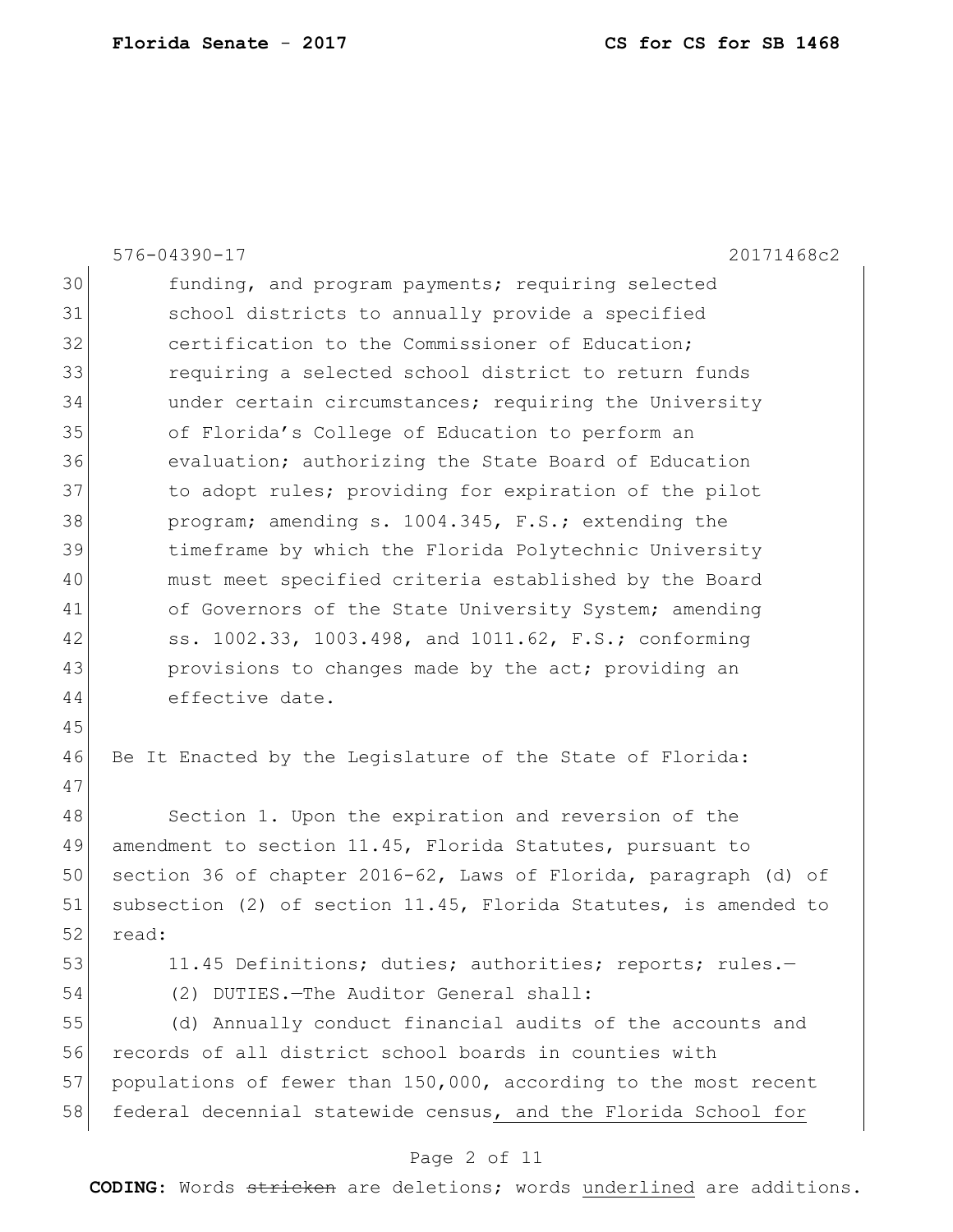|    | $576 - 04390 - 17$<br>20171468c2                                |
|----|-----------------------------------------------------------------|
| 59 | the Deaf and the Blind.                                         |
| 60 |                                                                 |
| 61 | The Auditor General shall perform his or her duties             |
| 62 | independently but under the general policies established by the |
| 63 | Legislative Auditing Committee. This subsection does not limit  |
| 64 | the Auditor General's discretionary authority to conduct other  |
| 65 | audits or engagements of governmental entities as authorized in |
| 66 | subsection (3).                                                 |
| 67 | Section 2. Subsection (2) of section 413.011, Florida           |
| 68 | Statutes, is amended to read:                                   |
| 69 | 413.011 Division of Blind Services, legislative policy,         |
| 70 | intent; internal organizational structure and powers;           |
| 71 | Rehabilitation Council for the Blind.-                          |
| 72 | (2) PROGRAM OF SERVICES.-                                       |
| 73 | (a) It is the intent of the Legislature to establish a          |
| 74 | coordinated program of services which will be available to      |
| 75 | individuals throughout this state who are blind. The program    |
| 76 | must be designed to maximize employment opportunities for such  |
| 77 | individuals and to increase their independence and self-        |
| 78 | sufficiency.                                                    |
| 79 | (b) A client of the division who is participating in on-        |
| 80 | the-job training shall be deemed an employee of the state for   |
| 81 | purposes of workers' compensation coverage.                     |
| 82 | Section 3. Section 413.209, Florida Statutes, is created to     |
| 83 | read:                                                           |
| 84 | 413.209 Workers' compensation coverage for clients in on-       |
| 85 | the-job training. - A client of the Division of Vocational      |
| 86 | Rehabilitation of the Department of Education who is            |
| 87 | participating in on-the-job training as a vocational            |
|    | Page 3 of 11                                                    |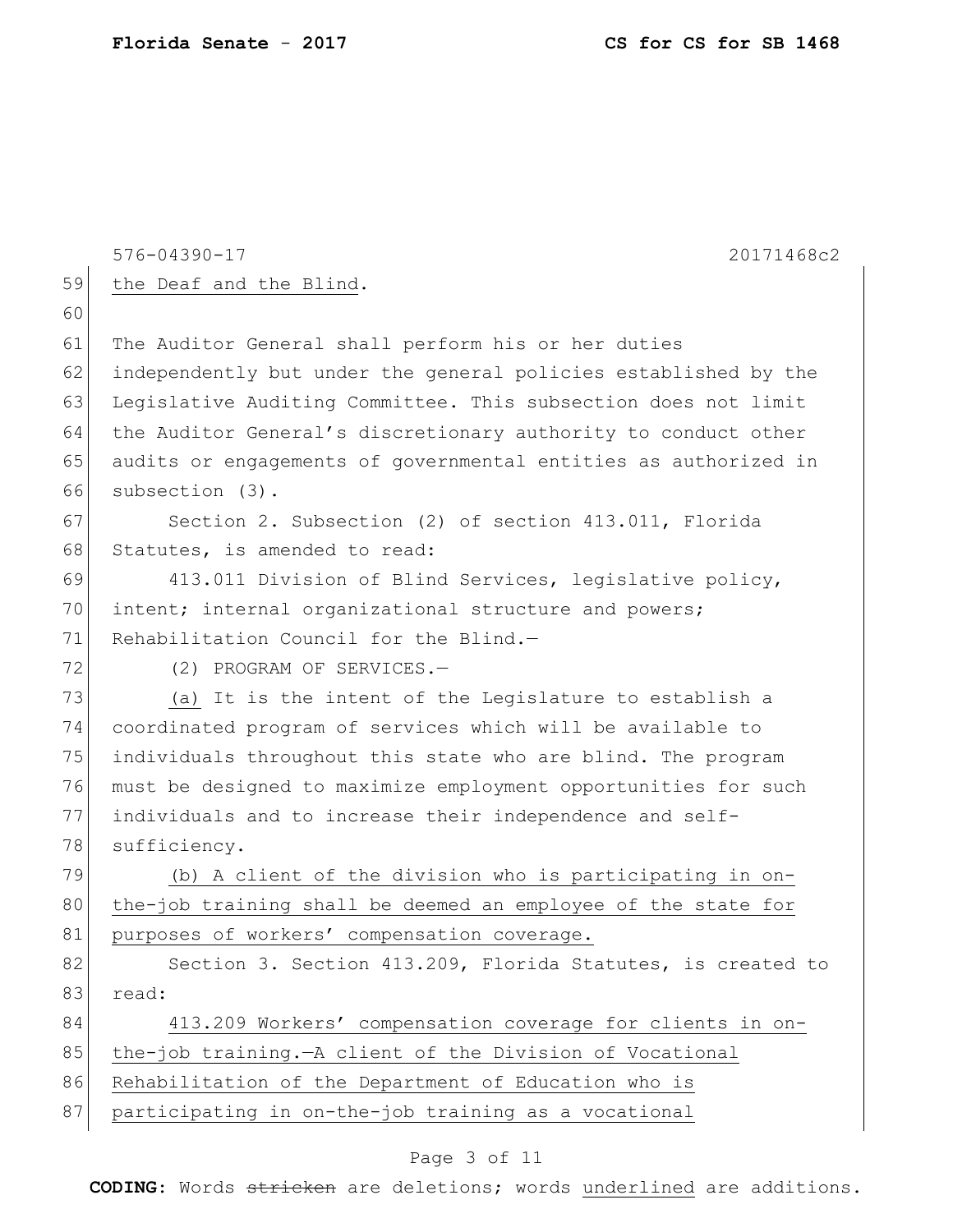|     | $576 - 04390 - 17$<br>20171468c2                                 |
|-----|------------------------------------------------------------------|
| 88  | rehabilitation service shall be deemed an employee of the state  |
| 89  | for purposes of workers' compensation coverage.                  |
| 90  | Section 4. Subsection (8) is added to section $1001.10$ ,        |
| 91  | Florida Statutes, to read:                                       |
| 92  | 1001.10 Commissioner of Education; general powers and            |
| 93  | $duties. -$                                                      |
| 94  | (8) In the event of an emergency, the commissioner may           |
| 95  | coordinate through the most appropriate means of communication   |
| 96  | with local school districts, Florida College System              |
| 97  | institutions, and satellite offices of the Division of Blind     |
| 98  | Services and the Division of Vocational Rehabilitation to assess |
| 99  | the need for resources and assistance to enable each school,     |
| 100 | institution, or satellite office the ability to reopen as soon   |
| 101 | as possible after considering the health, safety, and welfare of |
| 102 | students and clients.                                            |
| 103 | Section 5. Paragraph (a) of subsection (2) of section            |
| 104 | 1002.31, Florida Statutes, is amended to read:                   |
| 105 | 1002.31 Controlled open enrollment; Public school parental       |
| 106 | $choice. -$                                                      |
| 107 | $(2)$ (a) Beginning by the 2017-2018 school year, as part of a   |
| 108 | school district's or charter school's controlled open enrollment |
| 109 | process, and in addition to the existing public school choice    |
| 110 | programs provided in s. 1002.20(6)(a), each district school      |
| 111 | board or charter school shall allow a parent from any school     |
| 112 | district in the state whose child is not subject to a current    |
| 113 | expulsion or suspension to enroll his or her child in and        |
| 114 | transport his or her child to any public school, including       |
| 115 | charter schools, virtual charter schools, and district virtual   |
| 116 | programs, that have has not reached capacity in the district,    |
|     |                                                                  |

# Page 4 of 11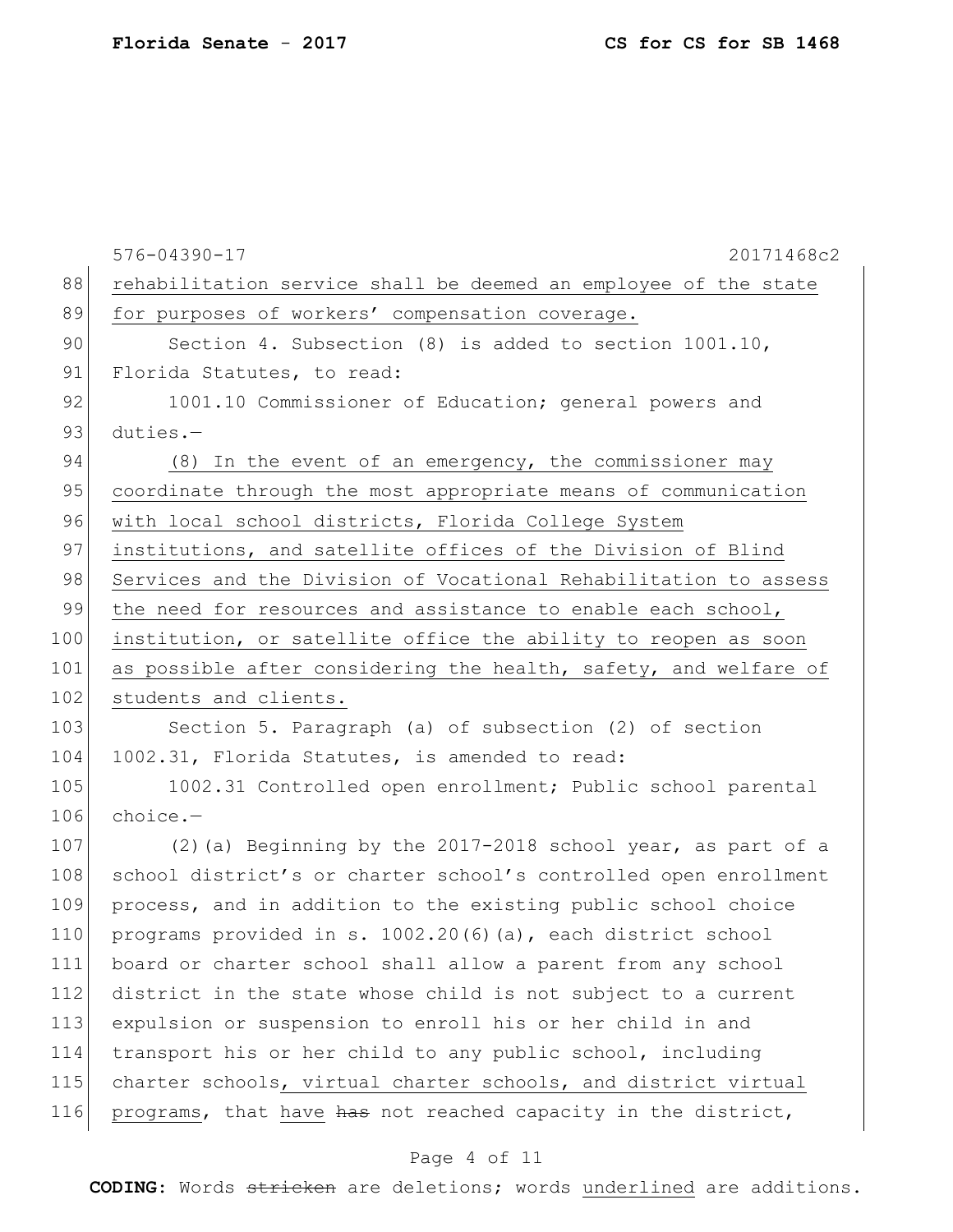|     | 576-04390-17<br>20171468c2                                       |
|-----|------------------------------------------------------------------|
| 117 | subject to the maximum class size pursuant to s. 1003.03 and s.  |
| 118 | 1, Art. IX of the State Constitution, if applicable. The school  |
| 119 | district or charter school shall accept the student, pursuant to |
| 120 | that school district's or charter school's controlled open       |
| 121 | enrollment process, and report the student for purposes of the   |
| 122 | school district's or charter school's funding pursuant to the    |
| 123 | Florida Education Finance Program. A school district or charter  |
| 124 | school may provide transportation to students described under    |
| 125 | this section.                                                    |
| 126 | Section 6. Subsection (8) of section 1002.37, Florida            |
| 127 | Statutes, is amended to read:                                    |
| 128 | 1002.37 The Florida Virtual School.-                             |
| 129 | (8) (a) The Florida Virtual School may provide full-time and     |
| 130 | part-time instruction for students in kindergarten through grade |
| 131 | 12. To receive part-time instruction in kindergarten through     |
| 132 | grade 5, a student must meet at least one of the eligibility     |
| 133 | eriteria in s. 1002.455(2).                                      |
| 134 | (b) For students receiving part-time instruction $\frac{1}{2}$   |
| 135 | kindergarten through grade 5 and students receiving full-time    |
| 136 | instruction in kindergarten through grade 12 from the Florida    |
| 137 | Virtual School, the full-time equivalent student enrollment      |
| 138 | calculated under this subsection is subject to the requirements  |
| 139 | in $s. 1011.61(4)$ .                                             |
| 140 | Section 7. Subsection (5) and paragraph (b) of subsection        |
| 141 | (6) of section 1002.45, Florida Statutes, are amended to read:   |
| 142 | 1002.45 Virtual instruction programs.-                           |
| 143 | (5) STUDENT ELIGIBILITY. - A student may enroll in a full-       |
| 144 | time or part-time virtual instruction program in kindergarten    |
| 145 | through grade 12 which is provided by a the school district or   |

# Page 5 of 11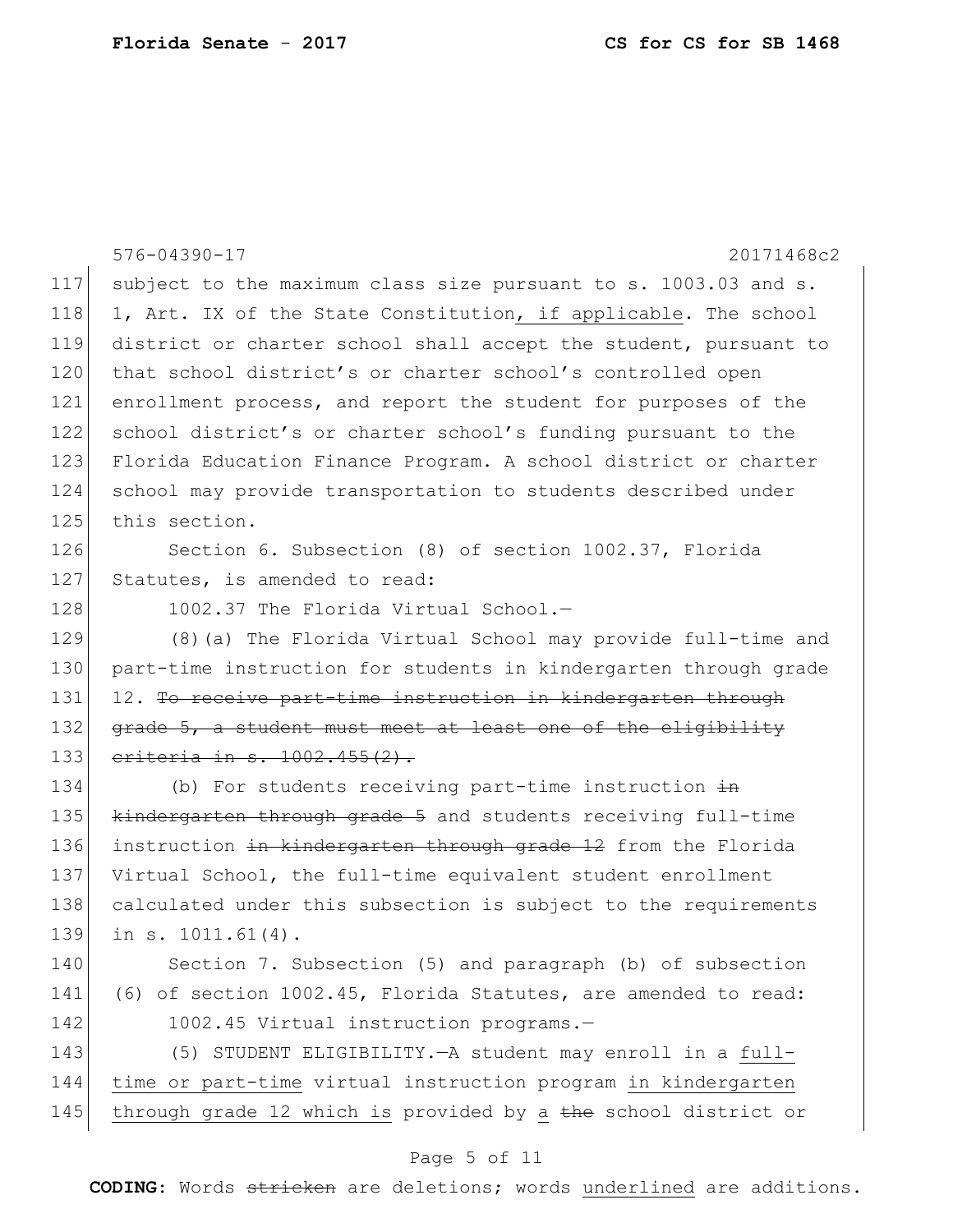|     | $576 - 04390 - 17$<br>20171468c2                                 |
|-----|------------------------------------------------------------------|
| 146 | by a virtual charter school operated in the district in which he |
| 147 | or she resides if the student meets eligibility requirements for |
| 148 | virtual instruction pursuant to s. 1002.455.                     |
| 149 | (6) STUDENT PARTICIPATION REQUIREMENTS. - Each student           |
| 150 | enrolled in a virtual instruction program or virtual charter     |
| 151 | school must:                                                     |
| 152 | (b) Take state assessment tests within the school district       |
| 153 | in which such student resides or enrolls, as contractually       |
| 154 | specified. If requested by the provider, the district of         |
| 155 | residence which must provide the student with access to the      |
| 156 | district's testing facilities.                                   |
| 157 | Section 8. Section 1002.455, Florida Statutes, is repealed.      |
| 158 | Section 9. Section 1003.481, Florida Statutes, is created        |
| 159 | to read:                                                         |
| 160 | 1003.481 Early Childhood Music Education Incentive Pilot         |
| 161 | $Program. -$                                                     |
| 162 | (1) Beginning with the 2017-2018 school year, the Early          |
| 163 | Childhood Music Education Incentive Pilot Program is created     |
| 164 | within the Department of Education for a period of 3 school      |
| 165 | years. The purpose of the pilot program is to assist selected    |
| 166 | school districts in implementing comprehensive music education   |
| 167 | programs for students in kindergarten through grade 2.           |
| 168 | In order for a school district to be eligible for<br>(2)         |
| 169 | participation in the pilot program, the superintendent must      |
| 170 | certify to the Commissioner of Education, in a format prescribed |
| 171 | by the department, that each elementary school within the        |
| 172 | district has established a comprehensive music education program |
| 173 | that:                                                            |
| 174 | Includes all students at the school enrolled in<br>(a)           |

# Page 6 of 11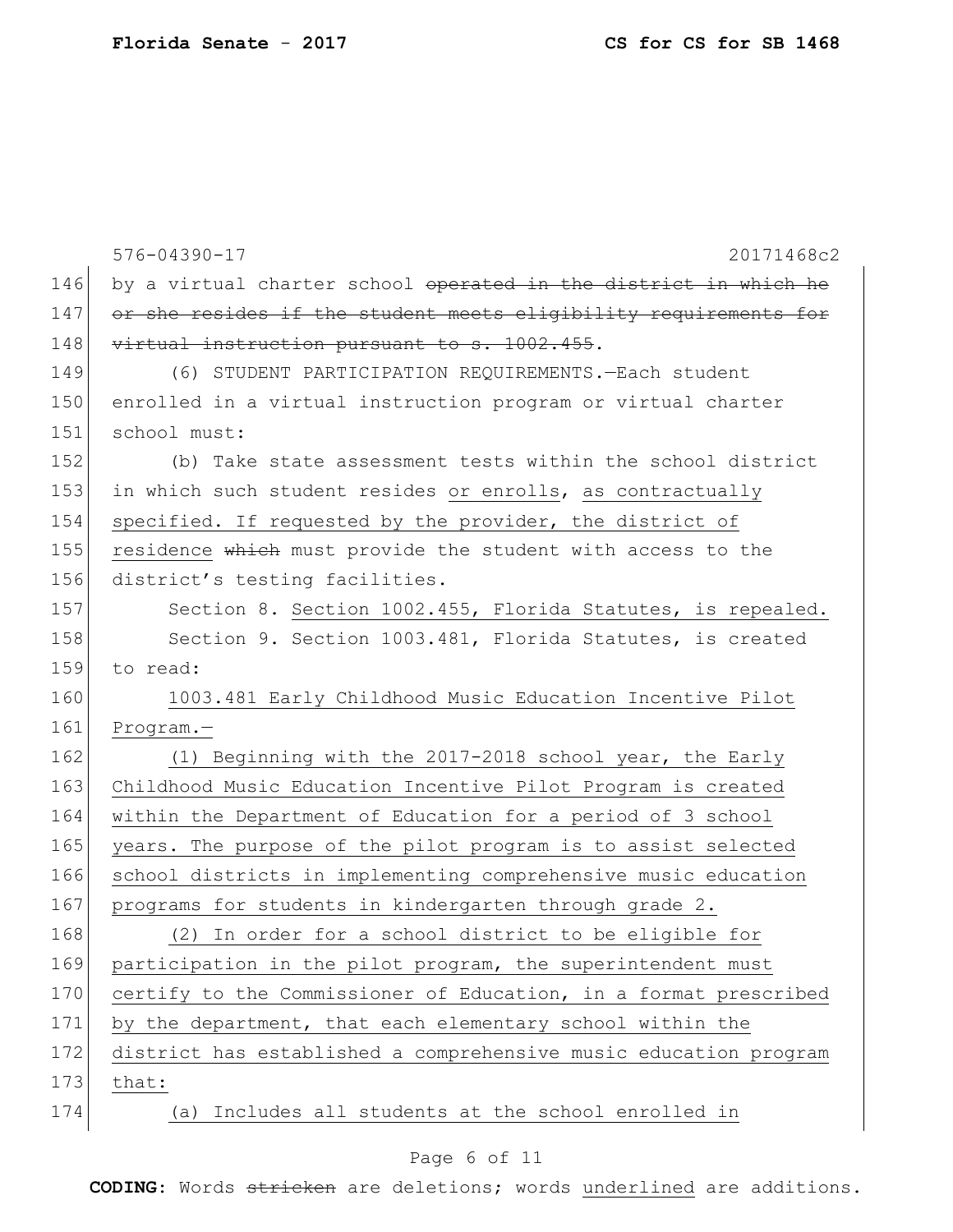|     | 576-04390-17<br>20171468c2                                       |
|-----|------------------------------------------------------------------|
| 175 | kindergarten through grade 2.                                    |
| 176 | (b) Is staffed by certified music educators.                     |
| 177 | (c) Provides music instruction for at least 30 consecutive       |
| 178 | minutes 2 days a week.                                           |
| 179 | (d) Complies with class size requirements under s. 1003.03.      |
| 180 | (e) Complies with the department's standards for early           |
| 181 | childhood music education programs for students in kindergarten  |
| 182 | through grade 2.                                                 |
| 183 | (3) (a) The commissioner shall select school districts for       |
| 184 | participation in the pilot program, subject to legislative       |
| 185 | appropriation, based on the school district's proximity to the   |
| 186 | University of Florida and needs-based criteria established by    |
| 187 | the State Board of Education. Selected school districts shall    |
| 188 | annually receive \$150 per full-time equivalent student in       |
| 189 | kindergarten through grade 2 who is enrolled in a comprehensive  |
| 190 | music education program.                                         |
| 191 | (b) To maintain eligibility for participation in the pilot       |
| 192 | program, a selected school district must annually certify to the |
| 193 | commissioner, in a format prescribed by the department, that     |
| 194 | each elementary school within the district provides a            |
| 195 | comprehensive music education program that meets the             |
| 196 | requirements of subsection (2). If a selected school district    |
| 197 | fails to provide the annual certification for a fiscal year, the |
| 198 | school district must return all funds received through the pilot |
| 199 | program for that fiscal year.                                    |
| 200 | (4) The University of Florida's College of Education shall       |
| 201 | evaluate the effectiveness of the pilot program by measuring     |
| 202 | student academic performance and the success of the program. The |
| 203 | evaluation must include, but is not limited to, a quantitative   |

# Page 7 of 11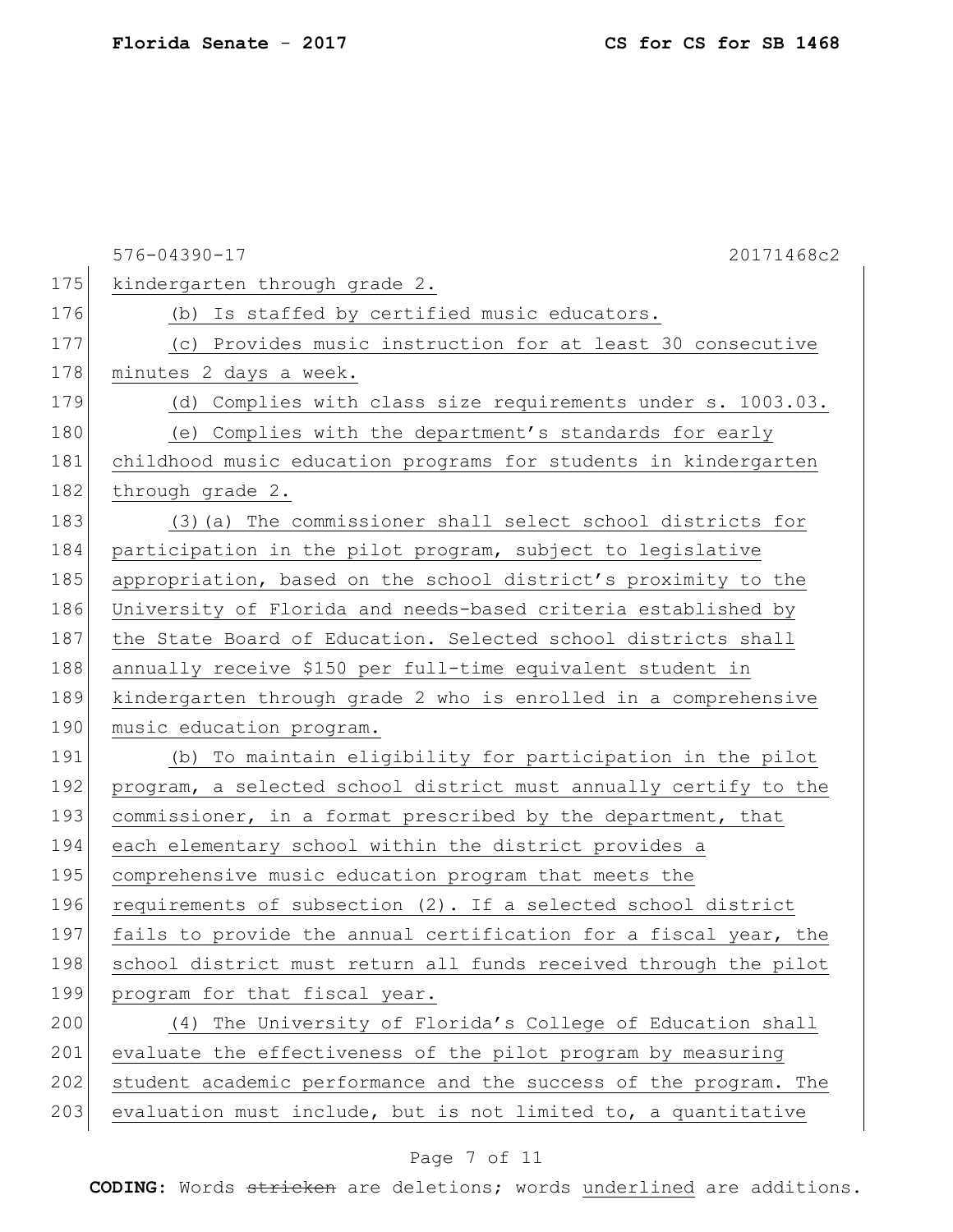|     | $576 - 04390 - 17$<br>20171468c2                                 |
|-----|------------------------------------------------------------------|
| 204 |                                                                  |
| 205 | analysis of student achievement and a qualitative evaluation of  |
|     | students enrolled in the comprehensive music education programs. |
| 206 | (5) The State Board of Education may adopt rules to              |
| 207 | administer this section.                                         |
| 208 | (6) This section expires June 30, 2020.                          |
| 209 | Section 10. Upon the expiration and reversion of the             |
| 210 | amendment to section 1004.345, Florida Statutes, pursuant to     |
| 211 | section 36 of chapter 2016-62, Laws of Florida, subsection (1)   |
| 212 | of section 1004.345, Florida Statutes, is amended to read:       |
| 213 | 1004.345 The Florida Polytechnic University.-                    |
| 214 | (1) By December 31, 2017 2016, the Florida Polytechnic           |
| 215 | University shall meet the following criteria as established by   |
| 216 | the Board of Governors:                                          |
| 217 | (a) Achieve accreditation from the Commission on Colleges        |
| 218 | of the Southern Association of Colleges and Schools;             |
| 219 | (b) Initiate the development of the new programs in the          |
| 220 | fields of science, technology, engineering, and mathematics;     |
| 221 | (c) Seek discipline-specific accreditation for programs;         |
| 222 | (d) Attain a minimum FTE of 1,244, with a minimum 50             |
| 223 | percent of that FTE in the fields of science, technology,        |
| 224 | engineering, and mathematics and 20 percent in programs related  |
| 225 | to those fields;                                                 |
| 226 | (e) Complete facilities and infrastructure, including the        |
| 227 | Science and Technology Building, Phase I of the Wellness Center, |
| 228 | and a residence hall or halls containing no fewer than 190 beds; |
| 229 | and                                                              |
| 230 | (f) Have the ability to provide, either directly or where        |
| 231 | feasible through a shared services model, administration of      |
| 232 | financial aid, admissions, student support, information          |
|     |                                                                  |

# Page 8 of 11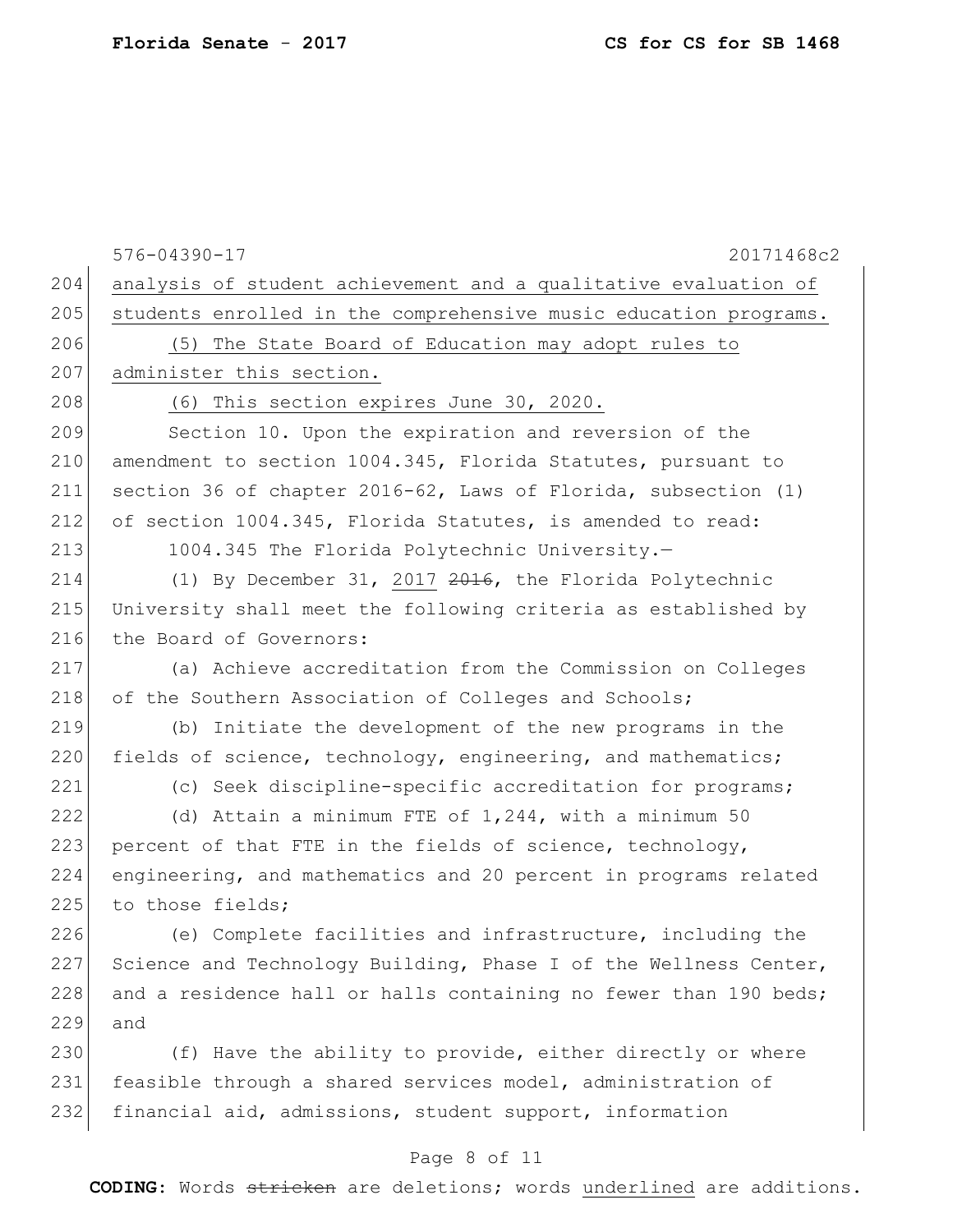576-04390-17 20171468c2 233 technology, and finance and accounting with an internal audit 234 function. 235 Section 11. Subsection (1) of section 1002.33, Florida 236 Statutes, is amended to read: 237 1002.33 Charter schools.-238 (1) AUTHORIZATION.—Charter schools shall be part of the 239 state's program of public education. All charter schools in 240 Florida are public schools. A charter school may be formed by 241 creating a new school or converting an existing public school to 242 charter status. A charter school may operate a virtual charter 243 school pursuant to s.  $1002.45(1)(d)$  to provide full-time online 244 instruction to eligible students, pursuant to  $s$ . 1002.455, in 245 kindergarten through grade 12. An existing charter school that 246 is seeking to become a virtual charter school must amend its 247 charter or submit a new application pursuant to subsection (6) 248 to become a virtual charter school. A virtual charter school is 249 subject to the requirements of this section; however, a virtual 250 charter school is exempt from subsections (18) and (19), 251 subparagraphs  $(20)(a)2., 4., 5., and 7., paragraph (20)(c), and$ 252 s. 1003.03. A public school may not use the term charter in its 253 name unless it has been approved under this section. 254 Section 12. Subsection (2) of section 1003.498, Florida 255 Statutes, is amended to read: 256 1003.498 School district virtual course offerings.-257 (2) School districts may offer virtual courses for students 258 enrolled in the school district. These courses must be 259 identified in the course code directory. Students who meet the 260 eligibility requirements of s. 1002.455 may participate in these 261 virtual course offerings.

#### Page 9 of 11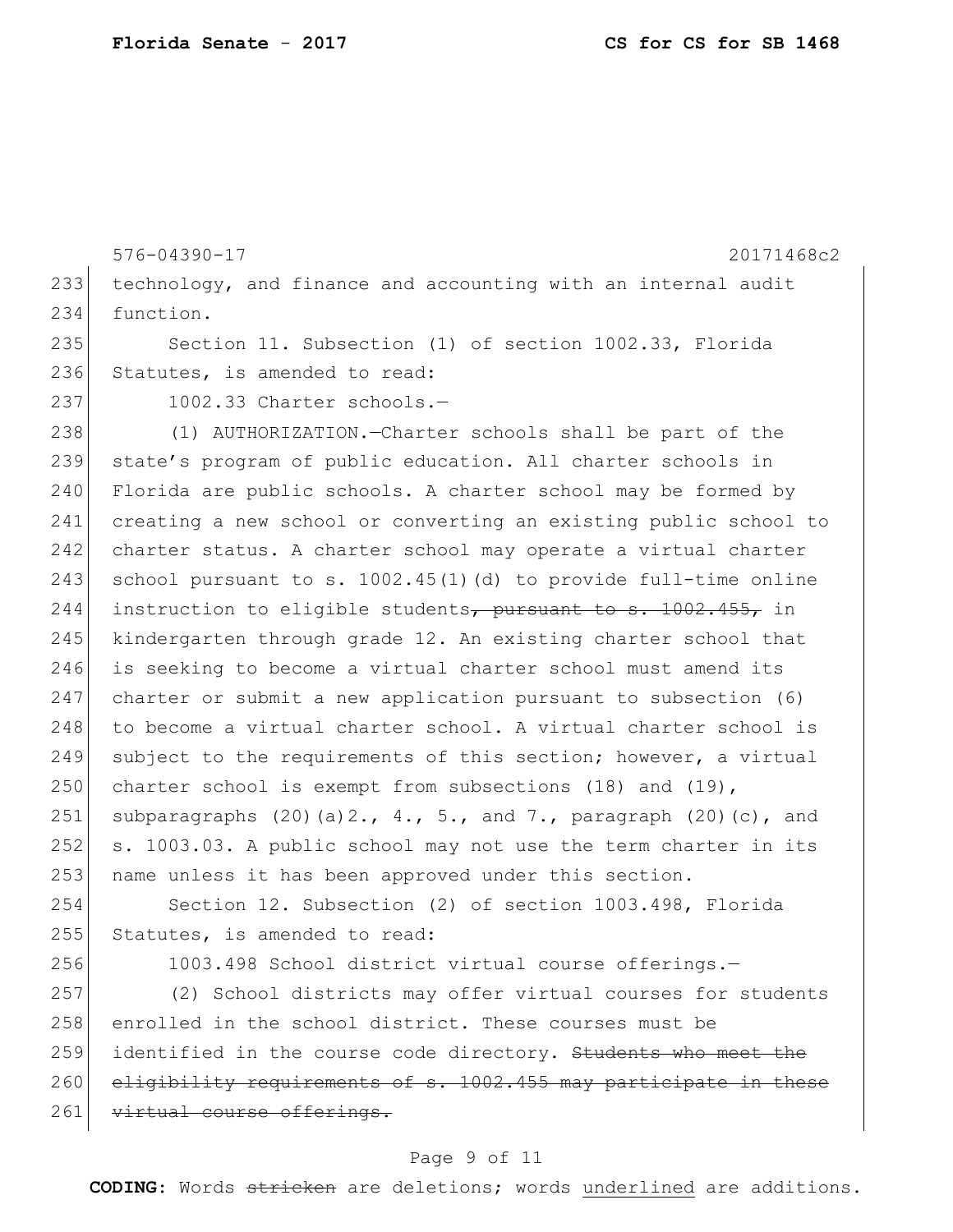576-04390-17 20171468c2 262 (a) Any eligible student who is enrolled in a school 263 district may register and enroll in an online course offered by 264 his or her school district. 265 (b)1. Any eligible student who is enrolled in a school 266 district may register and enroll in an online course offered by 267 any other school district in the state. The school district in 268 which the student completes the course shall report the 269 student's completion of that course for funding pursuant to s. 270 1011.61(1)(c)1.b.(VI), and the home school district may  $shall$ 271 not report the student for funding for that course. 272 2. The full-time equivalent student membership calculated 273 under this subsection is subject to the requirements in s. 274 1011.61(4). The Department of Education shall establish 275 procedures to enable interdistrict coordination for the delivery 276 and funding of this online option. 277 Section 13. Subsection (11) of section 1011.62, Florida 278 Statutes, is amended to read: 279 1011.62 Funds for operation of schools.-If the annual 280 allocation from the Florida Education Finance Program to each 281 district for operation of schools is not determined in the 282 annual appropriations act or the substantive bill implementing 283 the annual appropriations act, it shall be determined as 284 follows:

 (11) VIRTUAL EDUCATION CONTRIBUTION.—The Legislature may annually provide in the Florida Education Finance Program a virtual education contribution. The amount of the virtual education contribution shall be the difference between the amount per FTE established in the General Appropriations Act for virtual education and the amount per FTE for each district and

#### Page 10 of 11